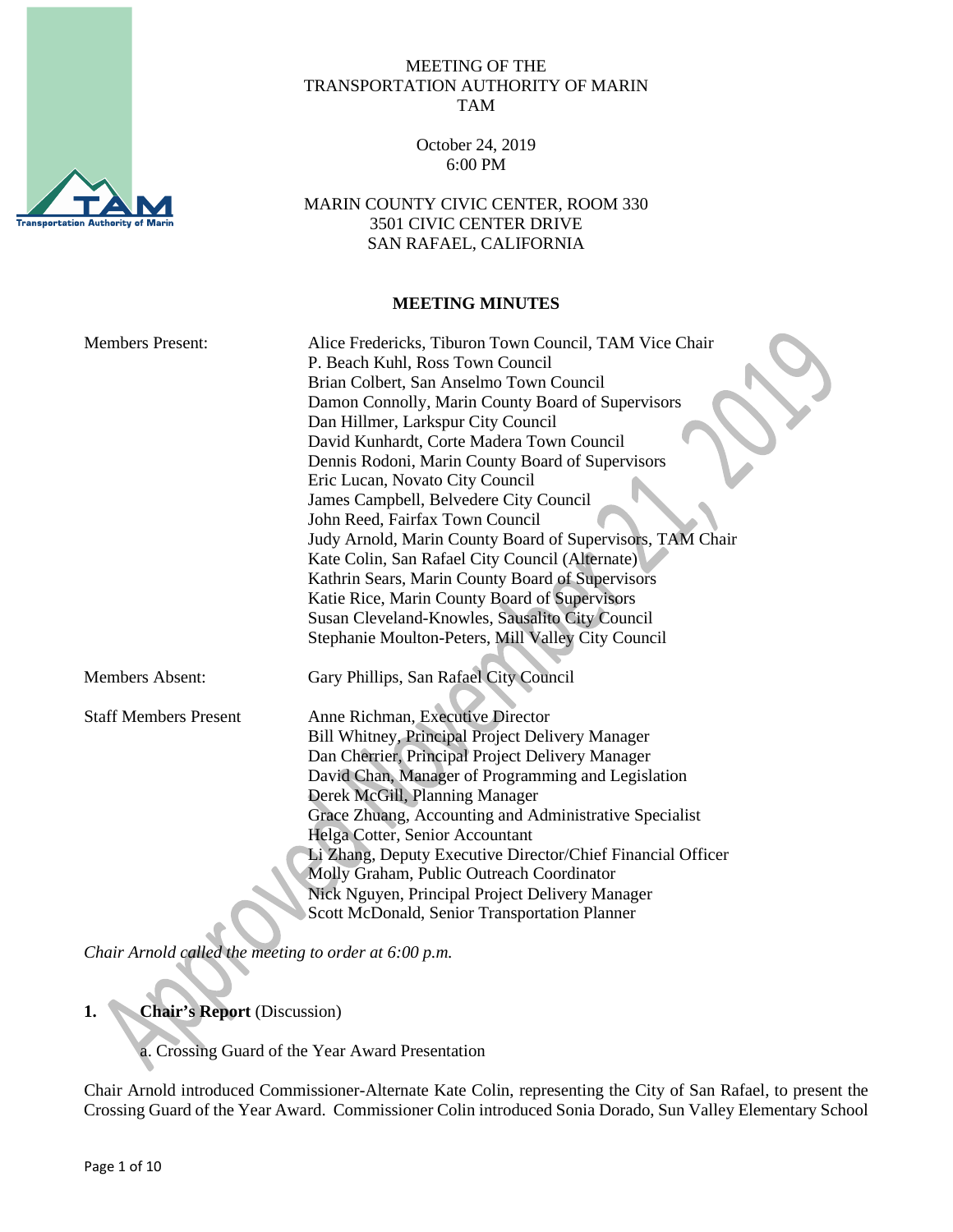Community Liaison, to translate the presentation, and acknowledged Alan Stone, Crossing Guard Manager of All City Management Services, who was seated in the audience. Commissioner Colin presented the award to Miguel Aguerrebere and commended his commitment to keeping students safe. She also acknowledged Sun Valley Elementary School's contributions to the Safe Routes to Schools (SR2S) Program. Mr. Aguerrebere thanked the TAM board, Mr. Stone, and the students at Sun Valley Elementary for making it a great place to work.

# **2. Commissioner Matters Not on the Agenda** (Discussion)

Commissioner Colbert invited the commissioners and members of the community to the Netherlands Sustainable Mobility Reports at 5:30 p.m. on Monday, October 28, at the San Rafael City Council Chambers. Commissioner Colbert stated he would be presenting and moderating on the topic of sustainability, and he noted that Commissioner Connolly would also participate.

# **3. Executive Director's Report** (Discussion)

Executive Director (ED) Richman reported on TAM's outreach at community events in the past month. TAM hosted a working group meeting on topics that local jurisdiction staff has been asking about, including a change in CEQA (California Environmental Quality Act) guidelines and updates regarding Plan Bay Area 2050. The meeting was well attended by representatives of local jurisdictions and transit operators and further meetings are being scheduled. She encouraged all the cities and towns to participate.

ED Richman reported on regional topics including the movable barrier on the Richmond-San Rafael Bridge which is nearing completion and is scheduled to be open to the public around mid-November and celebrated with a ribboncutting ceremony. She added that sidewalk projects are also underway to improve access to the bridge. She also reported on the groundbreaking ceremony held on October 2 for the final segment of the Marin-Sonoma Narrows (MSN) Project in Sonoma County. ED Richman stated that the design for the final segment in Marin County is underway and that TAM is awaiting funding from Regional Measure 3 (RM3) and the state to complete the project.

The Metropolitan Transportation Commission (MTC) is continuing work on Plan Bay Area 2050 and has begun rolling out project performance assessment results for large scale projects included in the Plan and ED Richman noted that TAM submitted some projects of that scale. TAM staff is reviewing the results in advance of them being released to the public in mid-November. ED Richman reported on the possible creation of a Class IV bikeway on the I-580 offramp to Sir Francis Drake (SFD) Blvd. to connect SFD Boulevard East with Andersen Drive. She added that additional information will be presented at the TAM Board meeting in November. TransForm and the San Francisco Bay Area Planning and Urban Research Association (SPUR) submitted the Regional Express Transit Network Proposal to MTC for consideration that would optimize the express lane network and develop a more robust regional bus network. ED Richman stated that staff is reviewing the proposal and will bring back more information if it seems likely to move forward. She also reported on the next round of Senate Bill 1 (SB1) funding opportunities including the Local Partnership Program (LPP) and the Solutions for Congested Corridors Program (SCCP). She noted that TAM is a recipient of the LPP because of the ½-cent sales tax as well as the \$10 vehicle registration fee. Regarding the SCCP, she commented that the California transportation Commission (CTC) is proposing to adopt recommended programs in October 2020 and that TAM staff is hopeful that the MSN project will be selected as a prioritized project for these funds.

ED Richman reported on the appointment of Dina El-Tawansy as Caltrans Chief Deputy District 4 Director, the release of the US Department of Transportation National Highway Traffic Safety Administration Highway Crash Fatality Data, and a letter received from several organizations on Transformational Investments in Active Transportation, which, she noted was also included under Item 11 on this agenda. She concluded her report by highlighting agenda items 6c and 6g on the Consent Agenda, noting these two funds represent \$6.6 million in funding for approximately 30 projects throughout the county.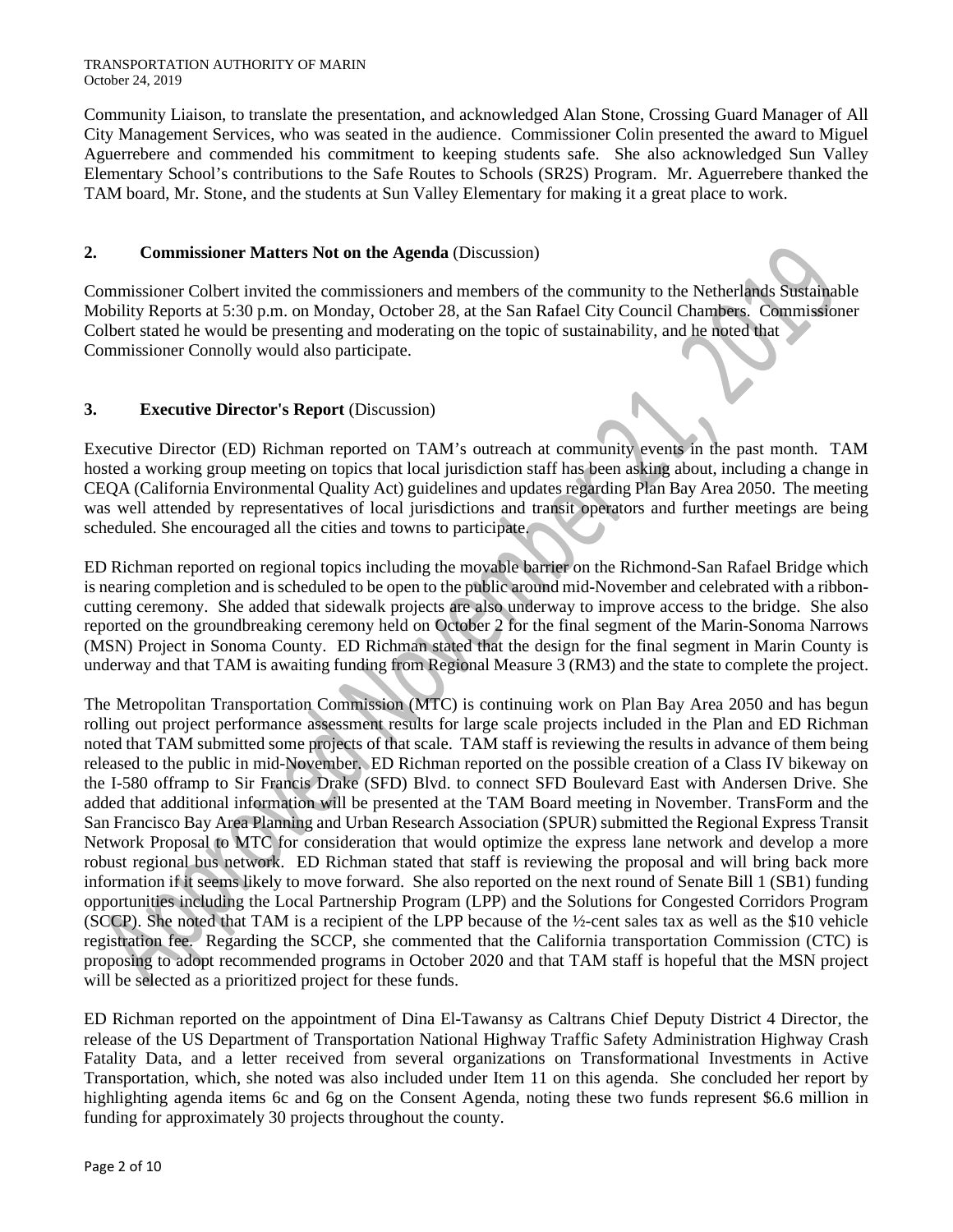#### **4. Commissioner Reports** (Discussion)

a. MTC Report

None given.

b. Marin Transit Report

None given.

c. SMART

Commissioner Lucan reported that the last SMART Board meeting included the first reading of an ordinance to extend the quarter-cent sales tax.

### **5. Open Time for Public Expression**

Maureen Gaffney, San Francisco Bay Trail Project, congratulated TAM on the hiring of ED Richman. She encouraged support of the I-580 bikeway and spoke about the importance of this overpass to the Bay Trail. She thanked TAM staff for working with Caltrans and BATA on this barrier.

Bjorn Griepenburg, Marin County Bicycle Coalition (MCBC), congratulated and welcomed ED Richman. He also encouraged support of the bikeway project to provide a safe path to and from the Richmond-San Rafael Bridge. He also congratulated TAM on selecting great projects for the Transportation Development Act (TDA) and the Transportation Fund for Clean Air (TFCA) funds.

Jean Severinghaus, Caltrans Bicycle Advisory Committee, welcomed ED Richman and commented on the inclusion of so many bicycling and walking improvements. She commented on the interest and excitement she had heard from other cyclist commuters about the I-580 bikeway.

### **6. CONSENT CALENDAR** (Action)

- a. Approve TAM Board Meeting Minutes of September 26, 2019
- b. Extension of the Information Technology Services Contract with SPTJ Consulting
- c. Adopt the Programming of FY19/20 and FY20/21 TFCA and TDA Article 3 Funds
- d. Review and Acceptance of the FY2019-20 First Quarter Financial Report
- e. Approval of CalPERS Section 115 Prefunding Agreements and Delegations of Authority Forms
- f. Acceptance of Revisions to the TAM Financial Management and Accounting Procedures
- g. Program Transportation Sales Tax (Measure AA) Funds to Fourth Cycle Safe Pathway Projects

Commissioner Kunhardt noted an error on the September 26 meeting minutes stating that he made a motion on an item because he did not attend that meeting.

Commissioner Rice stated that she did not want to pull Item 6d but wanted to make a comment. She noted that the county has been working on a wildfire measure and has received input from the climate community regarding reducing greenhouse gas emissions. She suggested that the funding and spending on electric vehicle initiatives and reports on the results of those initiatives should be given more attention and publicity, may be presented as part of Item 6d. She also commented on the Bay Area Air Quality Management District's (BAAQMD) recent grants awarded and urged TAM staff to connect with BAAQMD to help promote the grants to potential recipients in the county.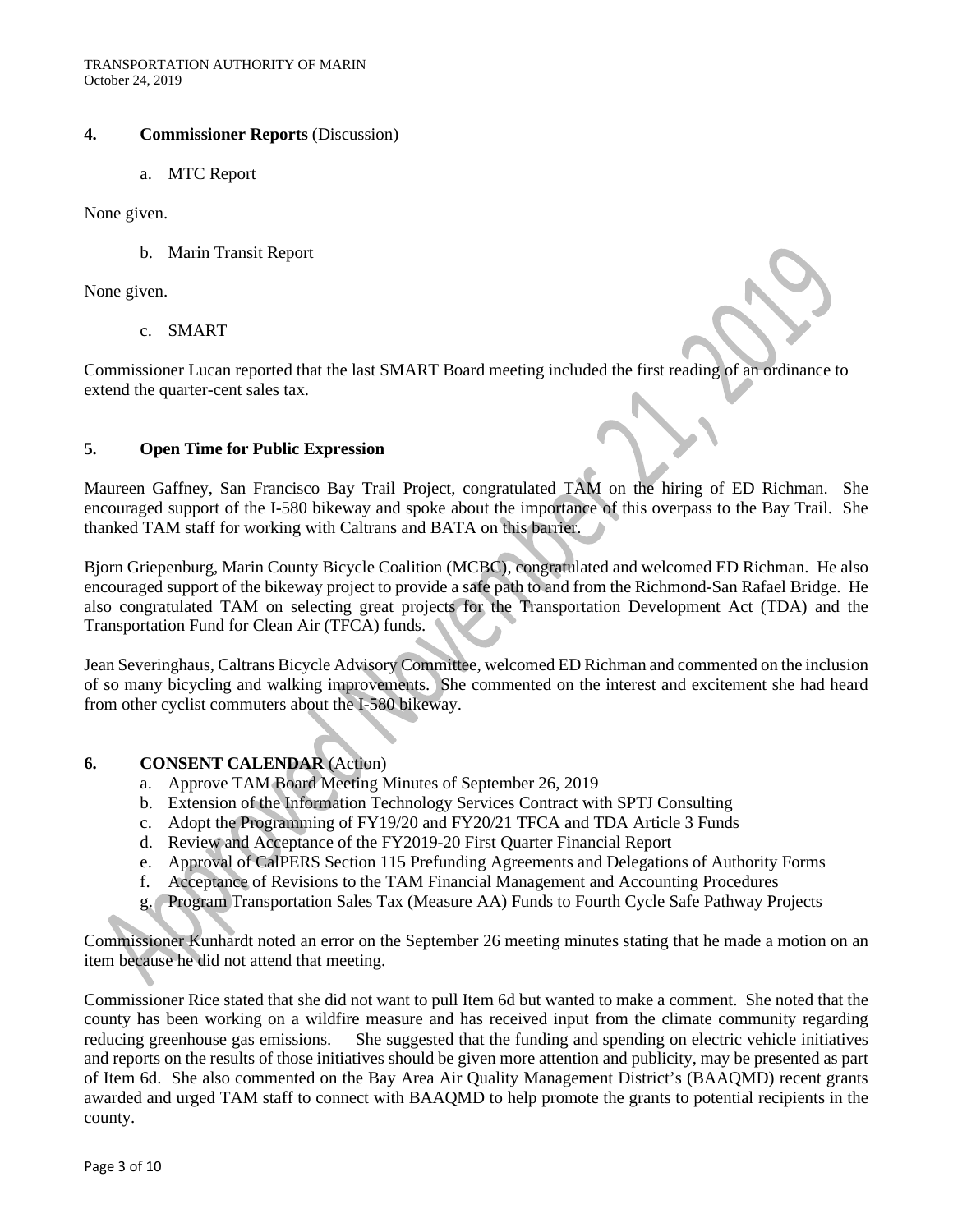Commissioner Moulton-Peters moved to approve the Consent Calendar, which Commissioner Reed seconded. The motion carried unanimously.

Agenda Item 8 was taken out of order.

## **8. Review and Acceptance of the FY2018-19 TAM Comprehensive Annual Financial Report** (Action)

Deputy Executive Director/Chief Financial Officer Li Zhang introduced this item which recommended that the TAM Board reviews and accepts the Draft FY2018-19 TAM Comprehensive Annual Financial Report (CAFR). She noted that TAM had been awarded a Certificate of Achievement for Excellence in Financial Reporting for the fiscal year ending 2018 from the Government Finance Officers Association (GFOA) and commended staff for their work. She noted comments based on input from the Citizens' Oversight Committee (COC) would be incorporated into the final report, but these would have no impact on the findings or the integrity of the repot.

Ms. Zhang introduced Nathan Edelman, Partner with Eide Bailly, to present the results of the audit. Mr. Edelman reviewed the purpose and scope of the audit and stated that TAM received a clean audit with no findings or any necessary adjustments to the financial statements.

Commissioner Lucan moved to accept the FY2018-19 TAM CAFR, which Commissioner Kunhardt seconded. The motion passed unanimously.

## **7. State Legislation Update** (Discussion)

Gus Khouri, Khouri Consulting, presented this discussion item and reported that David Kim was selected to be the new California State Transportation Agency Secretary and that Toks Omishakin, was appointed as the new Caltrans Director. He noted that the Governor signed an executive order to leverage revenue for funding more public transportation which will assist the state in meeting its goal of reducing greenhouse gas emissions. He reported, as well, on SB1 Competitive Grant Programs noting that the MSN Project is a possible candidate.

Mr. Khouri reviewed notable bills from the matrix provided in the staff report including SB277, vetoed by the Governor, which would have provided TAM with a higher proportional share of formulaic funding from LPP and made TAM eligible to compete for additional funding on a competitive basis.

Regarding the topic of housing, Mr. Khouri said he believes will be a more prevalent matter for TAM to consider in the future. He then reviewed the two housing related bills: AB 1487 and SB 330. The first, AB 1487, was signed by the Governor and established the San Francisco Bay Regional Housing Finance Authority which will enable MTC/ABAG (Association of Bay Area Governments) to finance affordable housing in the region. The second, SB 330, signed by the Governor, established the Housing Crisis Act of 2019 which aims to create fewer barriers to construct affordable housing by prohibiting a local jurisdiction from downzoning or placing a moratorium to avoid creating more affordable housing or mixed-use projects. He noted that this bill will sunset on January 1, 2025.

Commissioner Kunhardt commented on the sweeping nature of the executive order to reduce greenhouse gas emissions and asked if the executive order would affect TAM's "oppose" position on AB40 which would ensure that the sales of new motor vehicles and new light-duty trucks in the state have transitioned fully to zero-emission vehicles by 2040. Mr. Khouri stated that while TAM supports efforts to reduce greenhouse gas emissions, transportation funding is dependent on motor fuel, so the state would need to find an alternative method of funding transportation infrastructure if this bill were to be enacted. He added that the chair of the senate budget committee has asked for more research on this issue and the bill is to be continued based on the outcome of that research.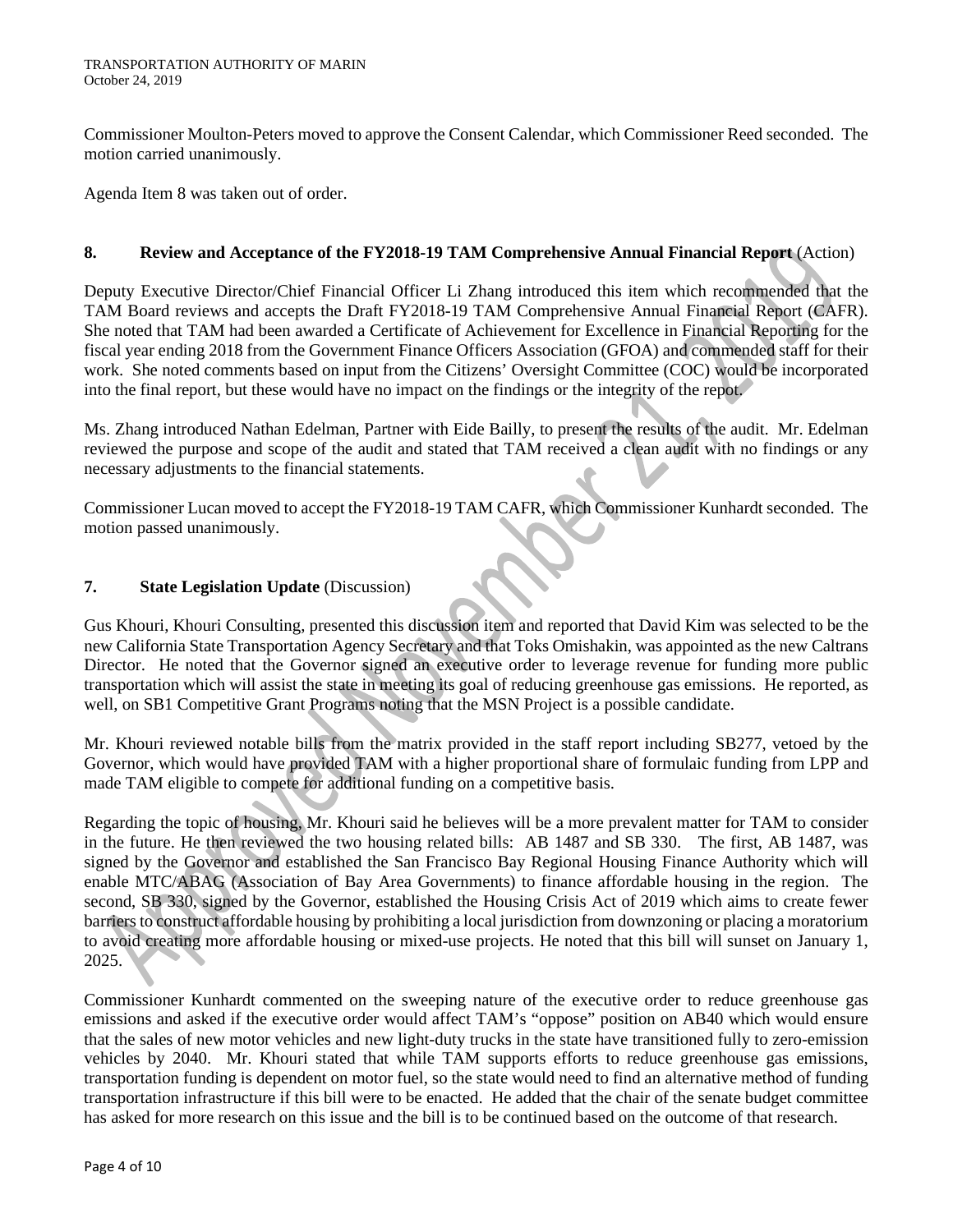Commissioner Sears stated that she has expressed, previously, that it is inappropriate for TAM to take an opposition stance on this bill as it represents the status quo. She added that, regardless of the end result of this bill, TAM needs to send a strong message to the California Air Resources Board (CARB) to develop a sound strategy to ensure that vehicles can be transitioned to zero-emission standards.

Chair Arnold asked and Commissioner Sears confirmed that TAM's position should be changed from one of "oppose" to "watch." There was consensus among board members.

Chair Arnold thanked Mr. Khouri for his report.

## **9. Safe Routes to Schools Update** (Information)

Principal Project Delivery Manager Dan Cherrier introduced David Parisi, Parisi Transportation Consulting (PTC). Mr. Cherrier gave a brief overview of the different components that comprise the SR2S Program, noting that PTC is heavily involved in the educational program and the Safe Pathways program.

Mr. Parisi, who is the project manager for the SR2S contractor team, introduced Wendi Kallins, SR2S Coordinator. Mr. Parisi noted that a four-year evaluation of the program would be presented to the Board in a few months which will summarize successes, opportunities, challenges, and recommendations. He added that this report is a sneak peek that summarizes survey feedback from some of the program participants. Mr. Parisi reviewed data on the schools and school districts participating and the positive countywide mode shift to green trips like walking and biking.

Ms. Kallins reported on the activities of the SR2S Task Forces in the various cities and communities in helping to identify barriers to alternative transportation and develop opportunities. She expressed appreciation to the TAM Board noting that almost, if not all, of the commissioners sitting at the dais had attended at least one task force meeting.

Mr. Parisi introduced Gwen Froh, the SR2S Programs Director and a member of MCBC, who reported on Walk and Roll Days and other activities to encourage children and teens to walk and bike to school safely including International Walk to School Day, National Bike to School Day, Green Sneaker Challenge, an Art Contest and a Bike Hero Contest.

Chair Arnold thanked Ms. Froh for her comprehensive report.

Mr. Parisi discussed the Safe Pathways portion of the SR2S Program which included participation by the local public works directors to evaluated sidewalks and roads for safety. He noted that projects have been identified to remove barriers to walking and biking, and that maps continue to be developed to show safe routes to schools. He also reported on the Street Smarts program and the plans for an update, and he gave a brief overview of the Crossing Guard program.

Commissioner Colin asked about San Rafael's involvement in the Street Smarts program. Mr. Cherrier stated San Rafael was not involved in the pilot of the program and Commissioner Colin stated she would like to revisit her city's participation in the updated program.

Commissioner Moulton-Peters commented on the design standards for bike and pedestrian paths and asked if public works departments were adopting these standards in all bike lanes improvements aside from the Safe Routes paths. Mr. Parisi stated that all public works departments are made aware of new standards as they come out, and he discussed some of the new standards. He added the public works departments in Marin are very progressive and have been staying on top of these changes.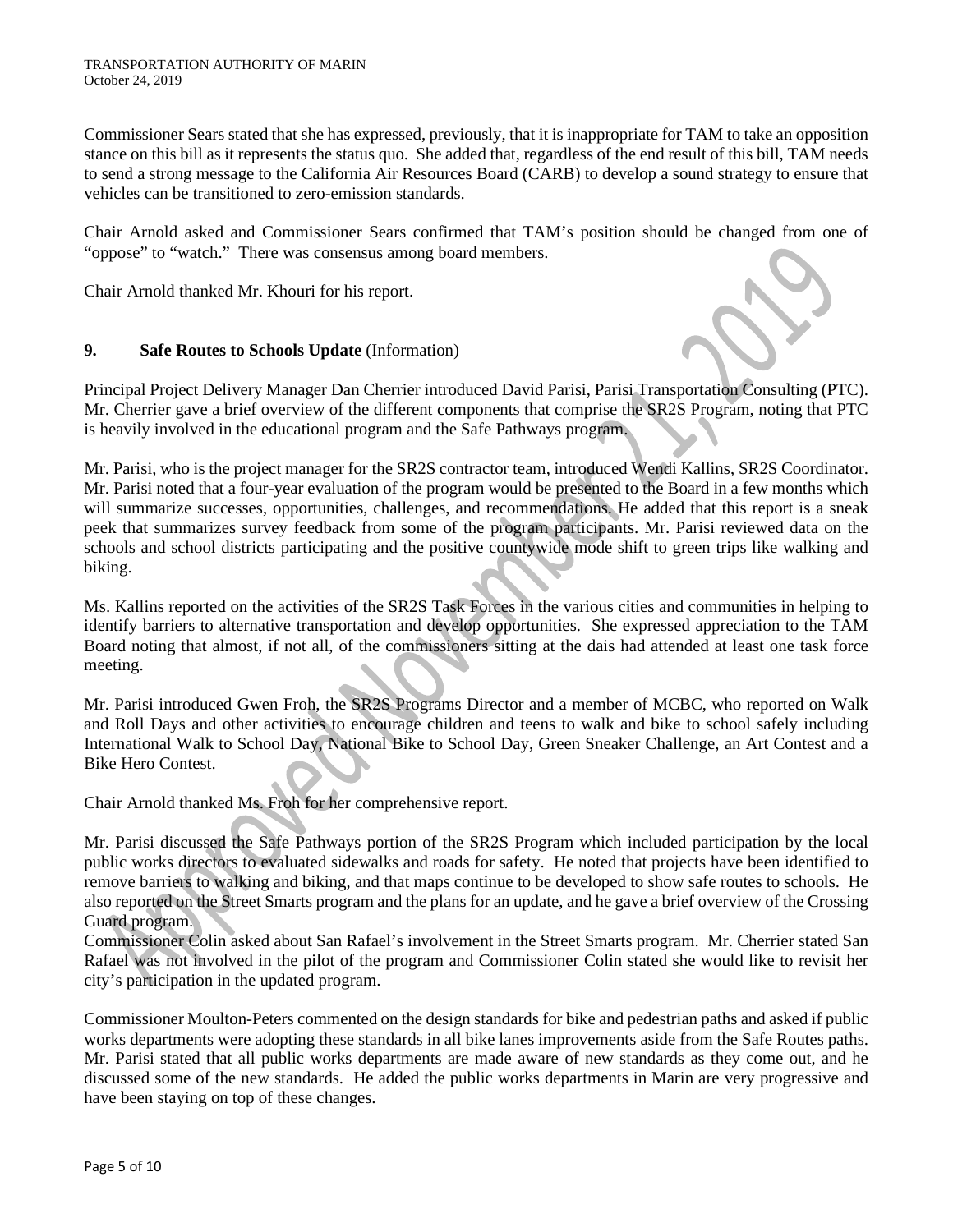Commissioner Moulton-Peters asked if there was education for motorists on how to interact with bike infrastructure such as bike boxes, and Mr. Parisi stated his firm could provide some examples.

Commissioner Colbert commented on the importance of engaging young people in self-powered mobility and expressed appreciation for the grassroots nature of the program.

## **10. Accept the 2018 System Monitoring Report and the 2019 Congestion Management Program Report** (Action)

Planning Manager Derek McGill presented this item which recommended that the TAM Board accepts the 2018 System Monitoring Report (SMR) and the 2019 Congestion Management Program (CMP) Report for Marin County.

Mr. McGill reviewed the history, background, and key elements of the CMP. He reviewed road and bike location additions to the data collection since 2015. He explained the method of evaluating performance according to a level of service (LOS) standard and provided AM and PM data on current and historical performance of highways, key arterial roads, and High Occupancy Vehicle (HOV) lanes. He also provided data on transit ridership and bike and pedestrian counts. Mr. McGill noted that many planned improvements are underway and stated that no action is required at this time other than the acceptance of the report.

Commissioner Fredericks asked if it was possible to evaluate the transit ridership and bicycle/pedestrian numbers as a percentage of total commuters in a segment. Mr. McGill stated that staff could explore methods of doing this in later analyses. Commissioner Fredericks asked if such a metric would be useful and ED Richman stated that overall county mode share is available and could be presented at a future meeting. She added that if the data can be extrapolated in a technically sound way, it might be useful for certain purposes including route planning and evaluation for transit agencies and corridor improvement for local jurisdictions.

Commissioner Fredericks clarified that she was interested in knowing about mode shift in the number of travelers in any one mode in a given corridor compared to the number of transit riders which could present a clear picture of the mode shift.

Mr. McGill agreed to exploring this type of reporting in future reports.

Commissioner Lucan asked how the roads included in the CMP network were selected for the AM/PM peak periods, noting there was a significant road in Novato that was excluded. Mr. McGill stated the CMP network composition had not been updated since it was adopted in 1994. He noted there is data on other roads included in other reports. Commissioner Lucan asked if there was a recommended time period to update the network to include significant roads. Mr. McGill stated that many changes to the CMP requirements had been proposed through the legislature and staff was waiting for the outcome of those proposals to determine if updates would need to be made to be consistent with state law. He noted one reason for caution with adding roads is that there is no mechanism for removing roads from the network once they have been added.

Commissioner Lucan commented that the LOS rating for some of the roads seems high compared to the general perception of the roads during rush hour. Mr. McGill commented on some of the factors impacting the variance in the analysis.

Commissioner Campbell asked which segments of the planned ramp metering on Highway 101 the report referred to in expected improvements to LOS. Mr. McGill stated that the combination of all segments of the ramp metering was expected to have a significant impact on the LOS rather than just one individual segment. ED Richman noted that Caltrans expects the meters to be in place and active in late summer or early fall of 2020.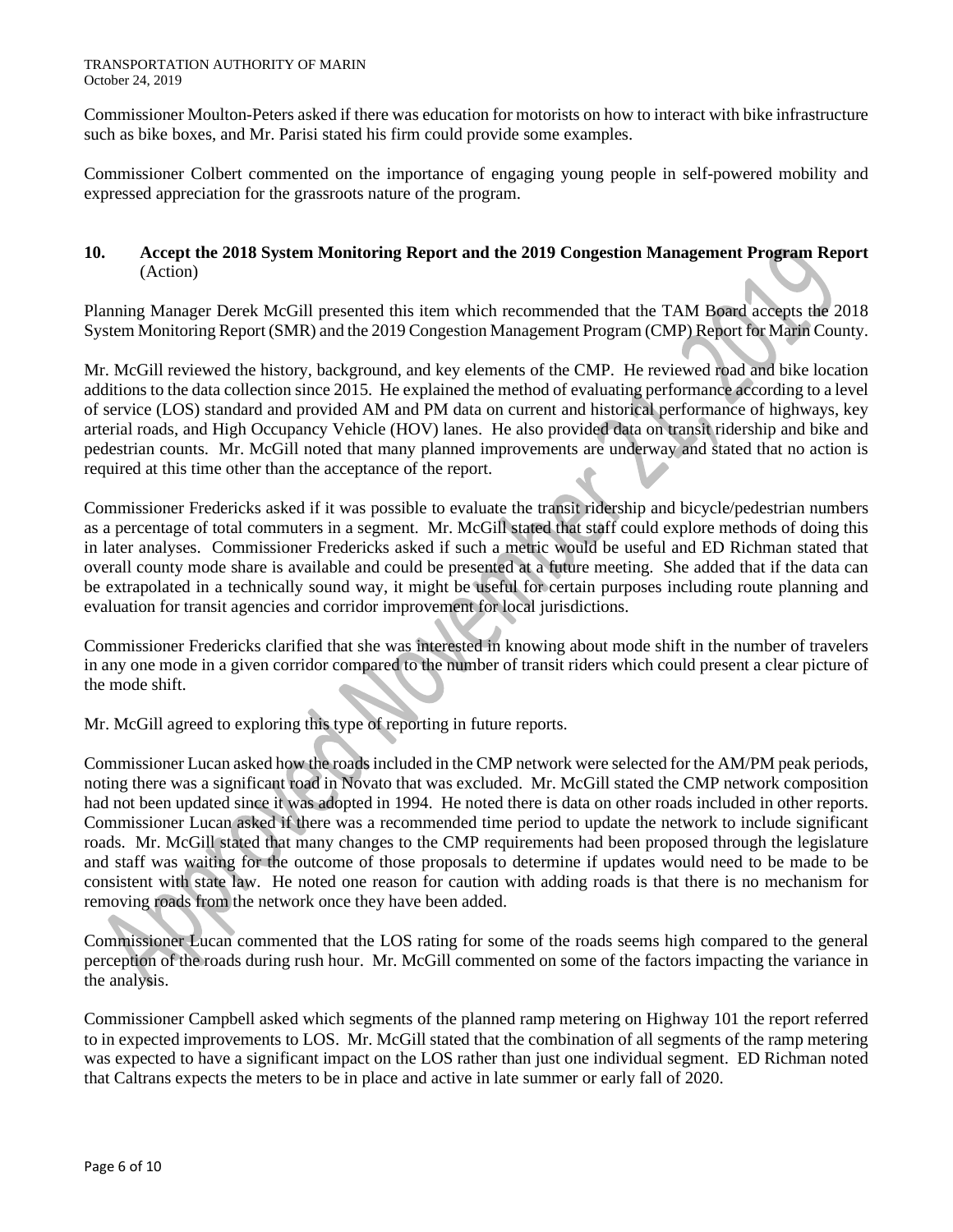#### TRANSPORTATION AUTHORITY OF MARIN October 24, 2019

Commissioner Kunhardt noted another issue is the lack of a direct I-580 and Highway 101 connection. ED Richman noted staff was preparing an update of all projects in the I580 and Highway 101 corridors to present to the board in November.

Commissioner Kunhardt asked if roundabouts were being considered to address some of the congestion issues, and Mr. McGill stated that roundabouts are becoming more popular, noting that Caltrans has a new mandate to consider roundabout as an option for every intersection being improved. He added that a traffic analysis would have to be done for any intersection before replacing it with a roundabout.

Commissioner Rice asked when the counts were done. Mr. McGill stated they were done between October 2018 and May 2019. He noted that rainy weather and short daylight hours interfered with the counts and that all the highway counts were done during the same conditions.

Commissioner Rice asked that the data be shared with local jurisdictions to help plan improvements. She asked if there would be ramp metering on the Tamalpais Drive Onramp. ED Richman stated that she believed it would be in the first phase. Commissioner Rice agreed with Commissioner Lucan that congestion in Novato needs to be monitored, if not through the CMP, then by some other method.

Chair Arnold asked whether the raw data is stored with TAM or with the consultant. Mr. McGill stated that the consultant prepares the reports from the raw data, but TAM also has access to the data if necessary. He added that TAM staff works closely with local public works directors to ensure the most important roads are being monitored and to share the data.

Commissioner Moulton-Peters thanked Mr. McGill for the comprehensive report and the expanded data into bike and pedestrian counts. She stated she would like to see TAM play an increasing role in fostering dialogue among agencies and jurisdictions about congestion management. She noted that the SR2S Program might be having a greater impact on the AM congestion than on the PM congestion. She suggested a future discussion on how to improve HOV lanes in the county. She stated she was glad to hear there was interest in exploring roundabouts in Marin. Mr. McGill reminded everyone of the bike roundabout that is part of the Central Marin Ferry Connector and commented that it is one of the few bike roundabouts in the country.

Commissioner Reed stated he appreciated the level of detail, and while he understood the reasoning behind limiting the streets included in the CMP, he would like to see how this level of granularity might be achieved for other important streets and roads to help with route planning and mode shift.

Commissioner Hillmer suggested that bike roundabouts be constructed such that it is level and lacking a raised center which could be a launch point for those who unfamiliar with it.

Commissioner Fredericks asked if expanding the CMP would mean going beyond state-mandated requirements and what the effect would be. Mr. McGill stated TAM has kept the network and the standards static over the years but has greatly expanded data-gathering capabilities in order to be more comprehensive, and he would encourage that approach for future reporting.

Chair Arnold opened and closed the Item for public comment with no speakers coming forward.

Commissioner Hillmer moved to accept the 2018 SMR and the 2019 CMP Report, which Commissioner Rice seconded. The motion passed unanimously.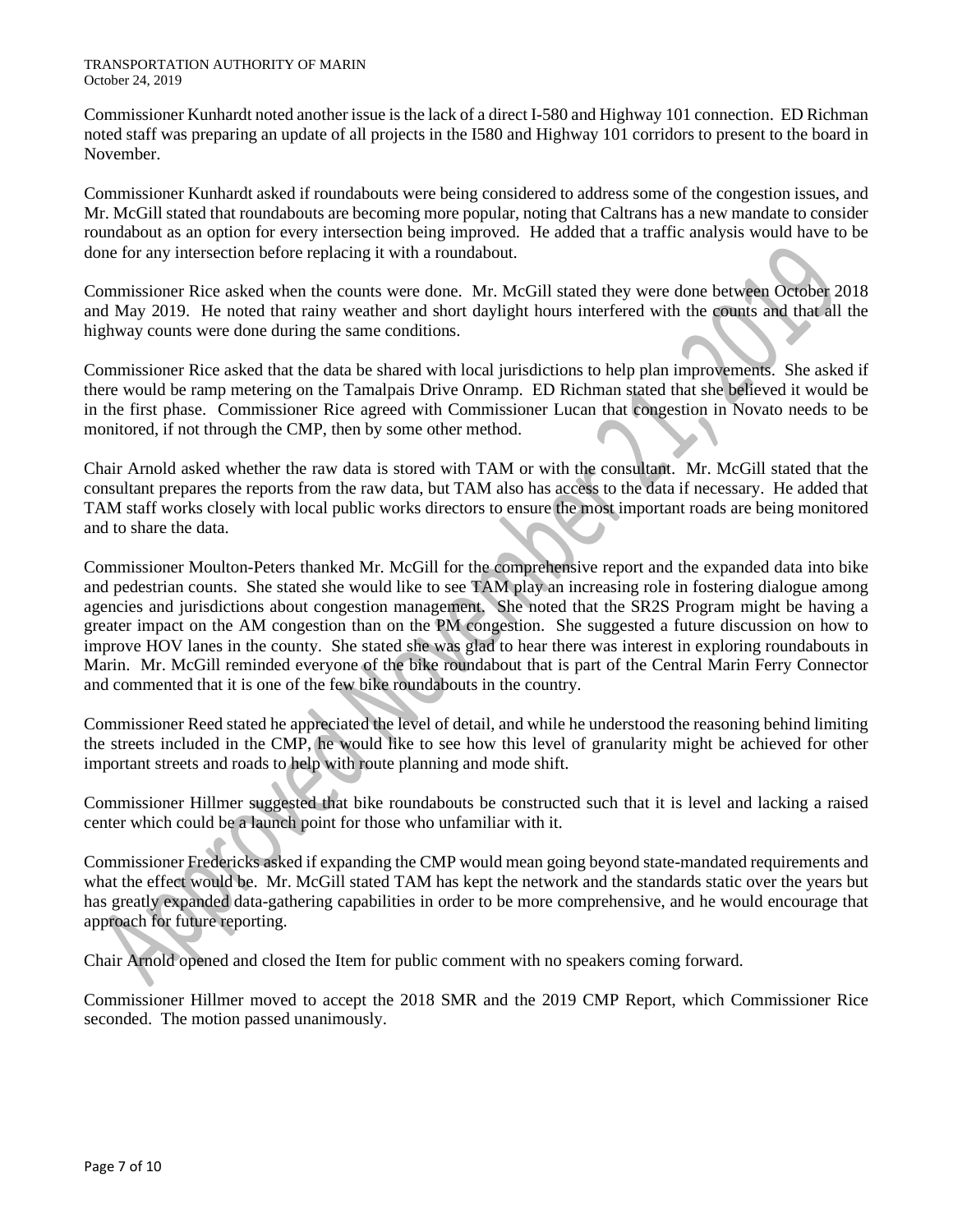### **11. Update on FASTER Initiative** (Discussion)

Mr. Cherrier presented this discussion item. He stated the FASTER (Freedom, Affordability, Speed, Transparency, Equity, Reliability) Initiative is a proposed one-cent sales tax designed to generate \$100 billion over 40 years and noted that the Initiative is evolving rapidly in response to input from stakeholders, agencies, and local jurisdictions. He referred everyone to a revised list of projects that was included in the supplemental packet, which is an update to the list found in the original agenda packet. He stated that the initiative's proponents gave a similar update to the MTC board in hopes of MTC sponsoring the initiative, and Mr. Cherrier reviewed the board members' feedback and concerns. He discussed the steps that will need to occur in order to place this on the ballot. The Initiative is now focusing on a hybrid approach of programmatic projects, major commute sheds, and transformational projects. Mr. Cherrier discussed the impact this would have on TAM's list of proposed projects. FASTER is also asking for operational costs to be included in the development of possible projects.

Commissioner Connolly discussed the new vision of the Initiative and the ideal types of projects that are being sought, particularly those that might benefit more than one county. He also discussed the issues of equity, employer contributions, and the need for legislative action.

ED Richman commented on the importance of a return-to-source concept in this initiative whereby the North Bay is included in a meaningful way in the measure. She added that since the focus of this initiative is on high-ridership rapid transit corridors, the return-to-source concept needs to be included so the entire Bay Area rather than a few facilities in certain parts of the Bay Area can benefit from the Initiative. Commissioner Connolly fully supported ED Richman's comments.

Commissioner Sears asked why a draft expenditure plan for this has not yet been issued. Mr. Cherrier stated that the proponents of the Initiative are working on the expenditure plan. ED Richman agreed with Commissioner Sears' concern and commented that it is important for the Initiative proponents to start sharing this kind of information. Commissioner Sears stated it is difficult to narrow down the list of projects based on the information given, especially with the Initiative's level of focus.

Commissioner Rice stated that transportation infrastructure at risk from sea level rise is a huge issue and will be transformational, but she was not sure it was appropriate for this measure. She also noted that real estate for transportation facilities is becoming more difficult to find and will be more important as public transit grows.

Commissioner Colin agreed that projects addressing issues like sea level rise are very different from more programmatic projects. She noted that some of the projects on the draft list are very specific and some are very broad and was unclear as to how that would affect prioritization of projects. She also commented on the importance on building the project list on community work that has already been done.

Chair Arnold asked if there was a deadline for the list. ED Richman stated that she is not aware of any published deadline, however, urgency legislation would be required in January in order to place it on the ballot for November 2020. Mr. Cherrier added that the costs also have to be added to TAM's list before giving it to the FASTER Coalition.

Commissioner Campbell asked if rough cost estimates for the projects on TAM's list could be provided to the board so that TAM could ask for an amount that is realistic given Marin's share of the population. He also commented that the best opportunities for projects will be the ones that contribute to a broader system on a regional level.

Commissioner Moulton-Peters referred to a presentation made by FASTER proponent at an event the day before and asked if the four major categories listed in that presentation are final. ED Richman stated that the categories are what the measure's proponents are focusing on now but expected they would be updated if another important category is identified. Commissioner Moulton-Peters suggested discussing this at a joint meeting with Marin Transit.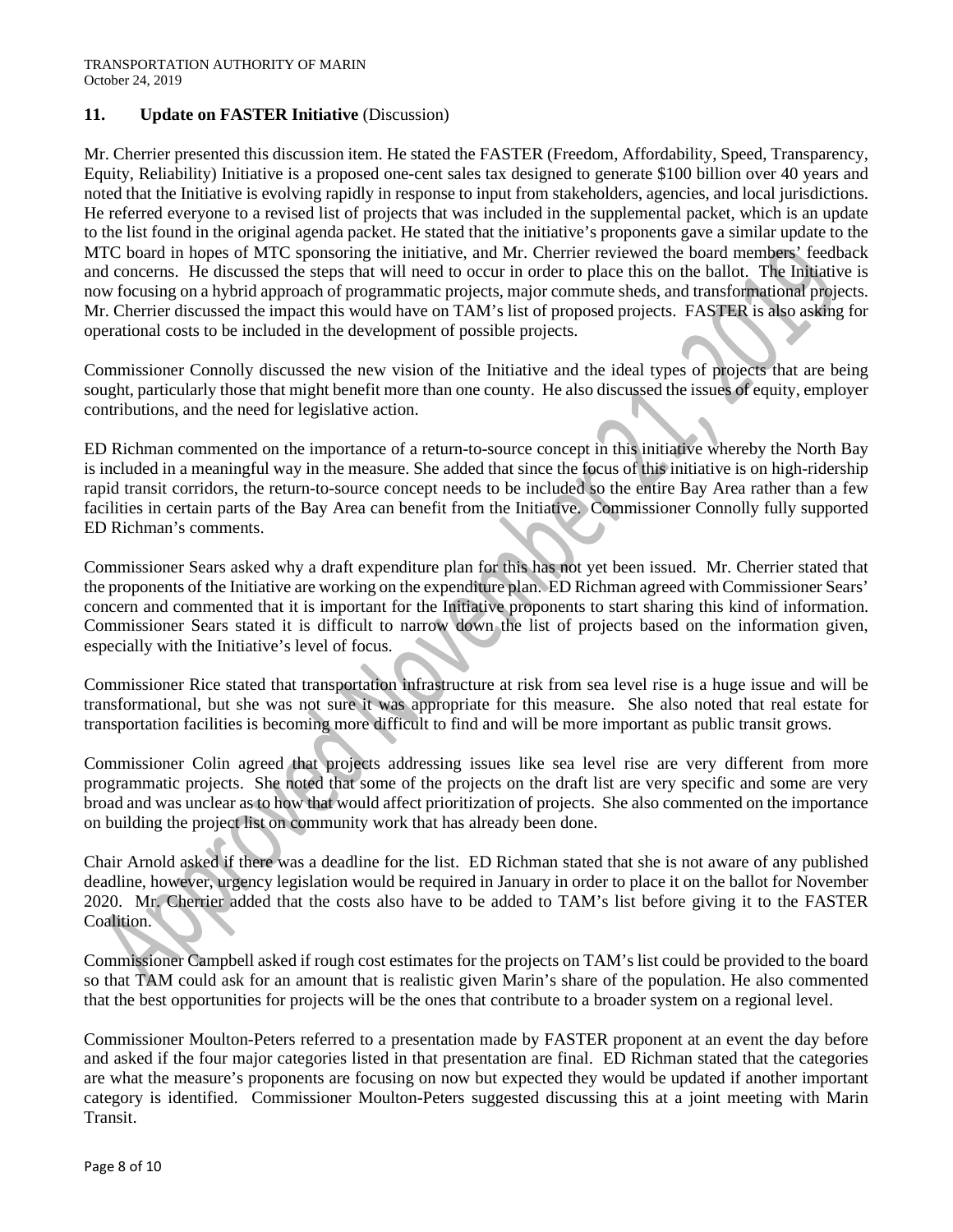Commissioner Colbert expressed doubt that the initiative will be able to find a unifying philosophy. However, he suggested that to be truly transformational, the list should focus on meeting the transportation needs of the future in areas like electrical vehicle technology.

Commissioner Cleveland-Knowles stated she would prefer to agree on criteria and priorities for the projects and then evaluate the TAM projects based on those criteria.

Commissioner Reed commented that the goal of business leaders in the Bay Area Council is to decrease staffing costs, so they do not have to subsidize housing and commute costs. He suggested thinking of comprehensive projects like a connected network of safe and separated area-wide bicycle commute routes. He also commented on express lanes for buses to help make them faster and more attractive than cars.

Commissioner Hillmer stated that some of the projects can be eliminated based on cost and feasibility without putting time or resources into them, such as the Sonoma Marin Area Rail Transit (SMART) to Larkspur Ferry connector. He noted that some types of infrastructure to move people the last mile would be important but extending the SMART track had been investigated and it was not feasible. He also noted that the Bay Conservation and Development Commission had called out Lucky Drive and US 101 as being a key failure point in the event of sea level rise and that segment should be noted specifically to give more weight to the project.

Commissioner Fredericks stated that in all its iterations, the FASTER Initiative has been focused on better and faster public transportation options. She stated that while bike and pedestrian access is important, the initiative's broader goal is to make public transit better and more accessible.

Commissioner Kunhardt asked what the role of the yet-to-be-identified lead agency for this Initiative would be and about the implications to Plan Bay Area 2050 if MTC ended up taking on that role. Commissioner Connolly stated that it is a key issue and it is not yet resolved.

Commissioner Rodoni stated that including projects that have committed funding through other means could be confusing to the voters. He believed the most successful projects would be those that bring benefits to multiple counties.

Mr. Cherrier clarified a comment he made to Commissioner Hillmer and stated that the Lucky Drive area could be added in to the I580/US101 sea level resiliency category.

Commissioner Sears suggested changing the project name to "Sea level rise resiliency along the US 101 corridor."

Commissioner Sears suggested that electrifying the transit fleet could be combined with a network of electrical bus charging stations.

Chair Arnold suggested including the extension of SMART from Novato to Suisun City since it affects three counties and addressing the flooding vulnerability on State Route 37 (SR37).

Commissioner Lucan stated the four proposed categories could be worded more clearly. He suggested thinking of them in terms of building a faster network, connecting to the network, and making the network affordable and accessible and then placing TAM's proposed projects in those categories.

Commissioner Connolly noted MTC will be hosting a region-wide rail workshop in January 2020 which could provide the framework for one type of transit.

ED Richman summarized the project criteria given by the board as multi-benefit, demonstrated need, improved transit networking and connectivity, achievable within the means provided by FASTER, and those of major regional